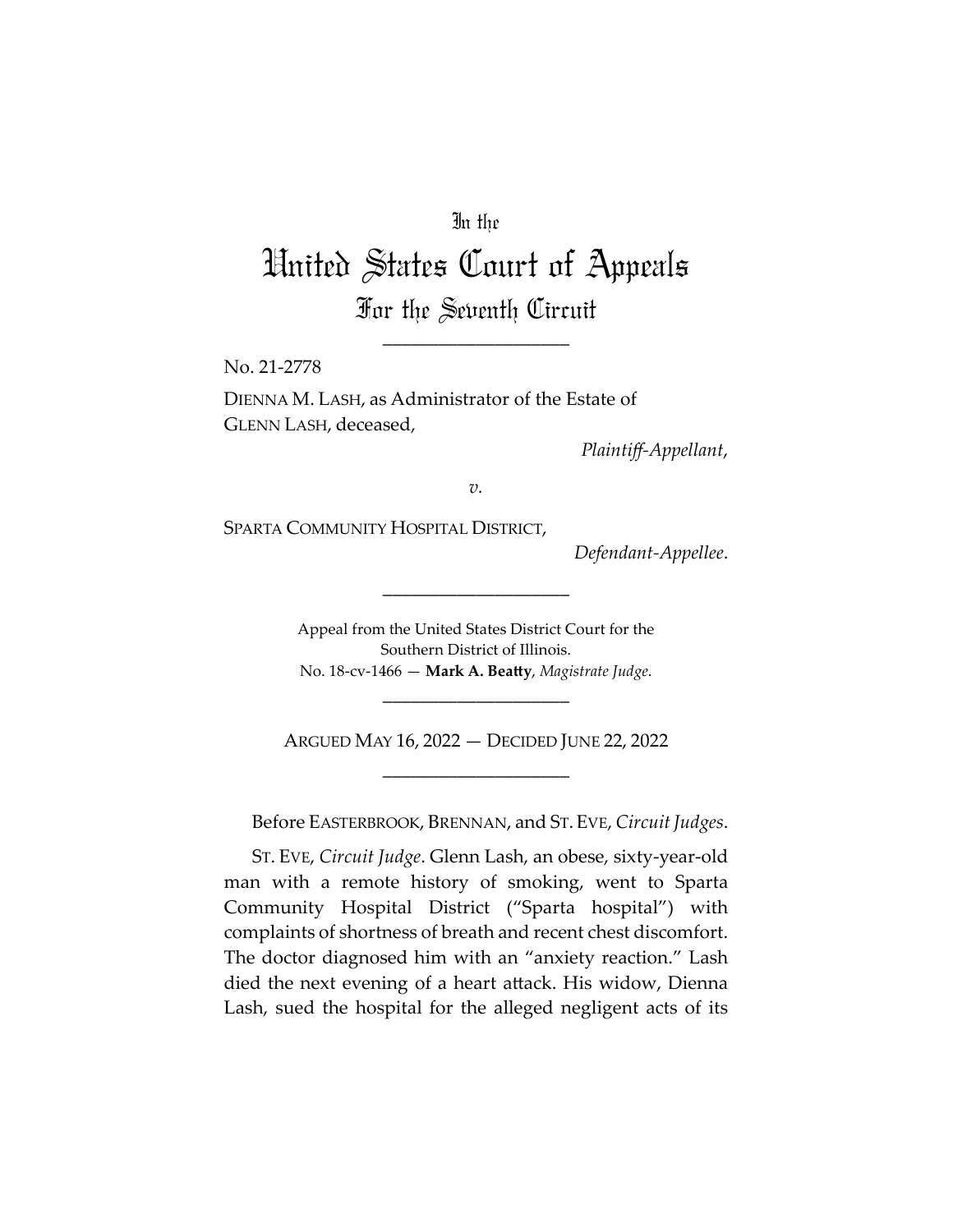agents. The district court granted summary judgment for Sparta hospital. We affirm.

#### **I. Background**

Glenn Lash was a sixty-year-old, obese man with a remote history of smoking and high blood pressure. He was traveling from Pennsylvania to Sparta, Illinois for a trap-shooting event when he experienced shortness of breath and chest discomfort. He decided to go to Sparta hospital, a hospital operating under the Illinois Hospital District Act, after the shortness of breath had worsened. There, the hospital staff took Lash's vitals, which were "abnormal," so a nurse ordered an EKG, blood work, and a chest x-ray. The test results revealed no signs of a previous heart attack, but his white blood cells and blood sugar were slightly elevated, suggesting a cardiac event. Based on his chest x-ray, Dr. Robert Panico identified mild congestive failure—a condition where the heart muscle does not properly pump blood—and an enlarged right hilum, a part of the lung. He recommended a CT scan to rule out a mass. Dr. Haresh Motwani, the main physician responsible for treating Lash, diagnosed an "anxiety reaction" and prescribed some medications and instructions for treatment. Neither Dr. Motwani nor the nurses informed Lash of his congestive heart failure prior to his discharge—nor that an enlarged right hilum could mean heart failure or cancer. One nurse mentioned only that Lash was seen for an "anxiety reaction."

The next evening, Lash went into cardiac arrest. He was taken to the emergency room, where he was pronounced dead.

Dienna Lash filed a complaint, on behalf of her husband, alleging medical malpractice against Dr. Motwani and Dr.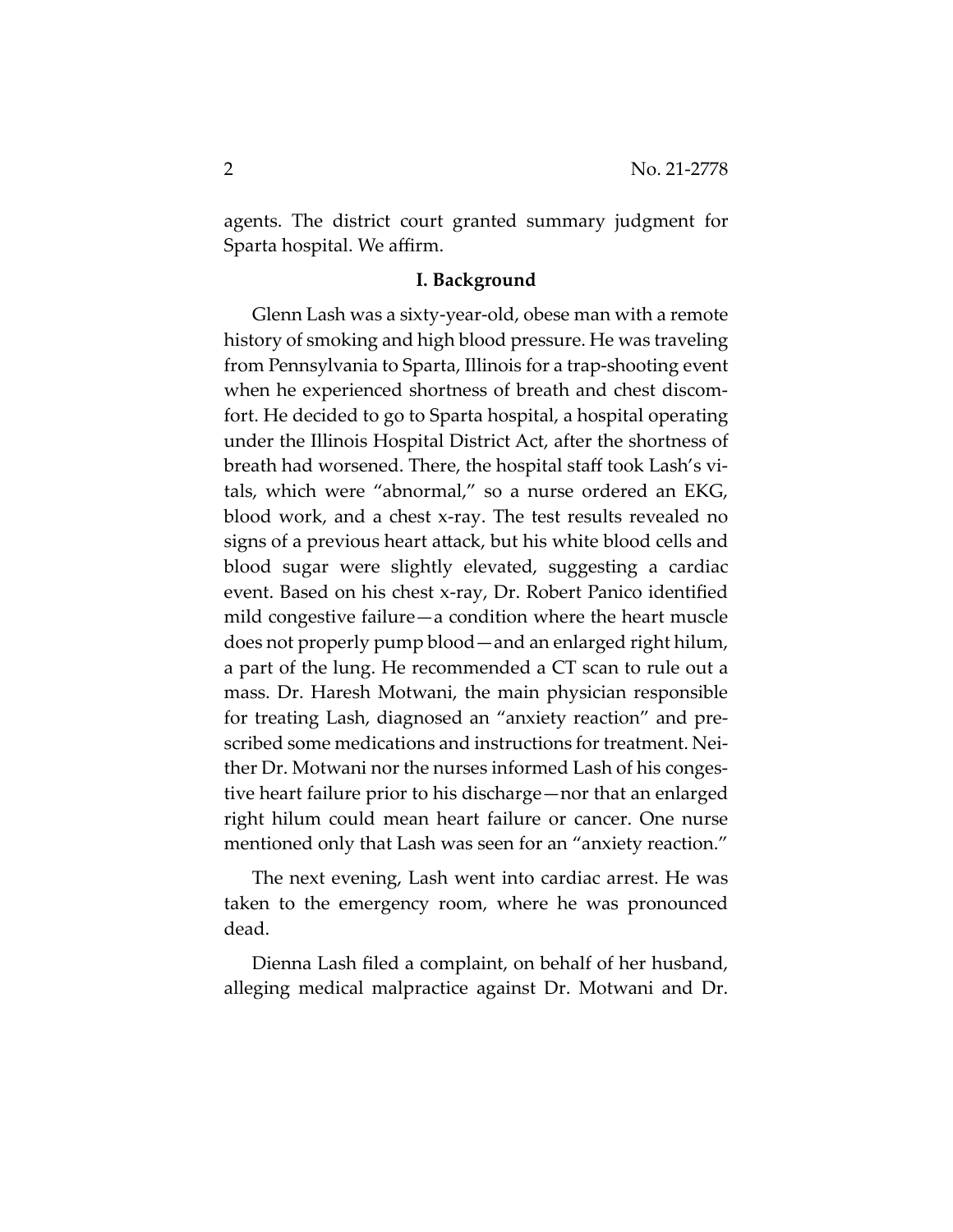Panico, $1$  as well as vicarious liability against the hospital based on the actions of its agents and alleged violations of informed consent. *See* 28 U.S.C. § 1332. She alleged that Dr. Motwani and the medical staff learned of Glenn Lash's comorbidities ahead of diagnosis, age, shortness of breath, and chest discomfort; that Dr. Motwani and the staff performed tests revealing hypertension, an elevated white blood cell count, and a hilar enlargement; and that Dr. Motwani was negligent by not including acute cardiopulmonary disease in his diagnosis. Sparta hospital and Dr. Motwani moved for summary judgment together. The district court granted the motion for Sparta hospital and denied the motion for Dr. Motwani. Dr. Motwani later settled the case and was dismissed from the lawsuit with prejudice pursuant to the terms of the settlement agreement. Lash appeals only the claims against Sparta hospital.

#### **II. Discussion**

Lash seeks to hold Sparta hospital liable on two theories: (1) vicarious liability based on the negligence of its agents, Dr. Motwani and the nursing staff,<sup>[2](#page-2-1)</sup> and (2) direct liability for not providing informed consent. *See Birch|Rea Partners, Inc. v. Regent Bank*, 27 F.4th 1245, 1251 (7th Cir. 2022) ("A federal court sitting in diversity applies state substantive law and federal procedural law."); *cf. Chi. Sch. of Automatic Transmissions, Inc.* 

<span id="page-2-0"></span><sup>&</sup>lt;sup>1</sup> Dr. Panico separately moved for summary judgment, without opposition from Lash, which the district court granted.

<span id="page-2-1"></span><sup>&</sup>lt;sup>2</sup> Sparta hospital disputes that Lash ever pleaded a theory based on the negligent acts of the nursing staff. We assume with skepticism that Lash did so because, as explained below, she cannot overcome the hospital's immunity defense.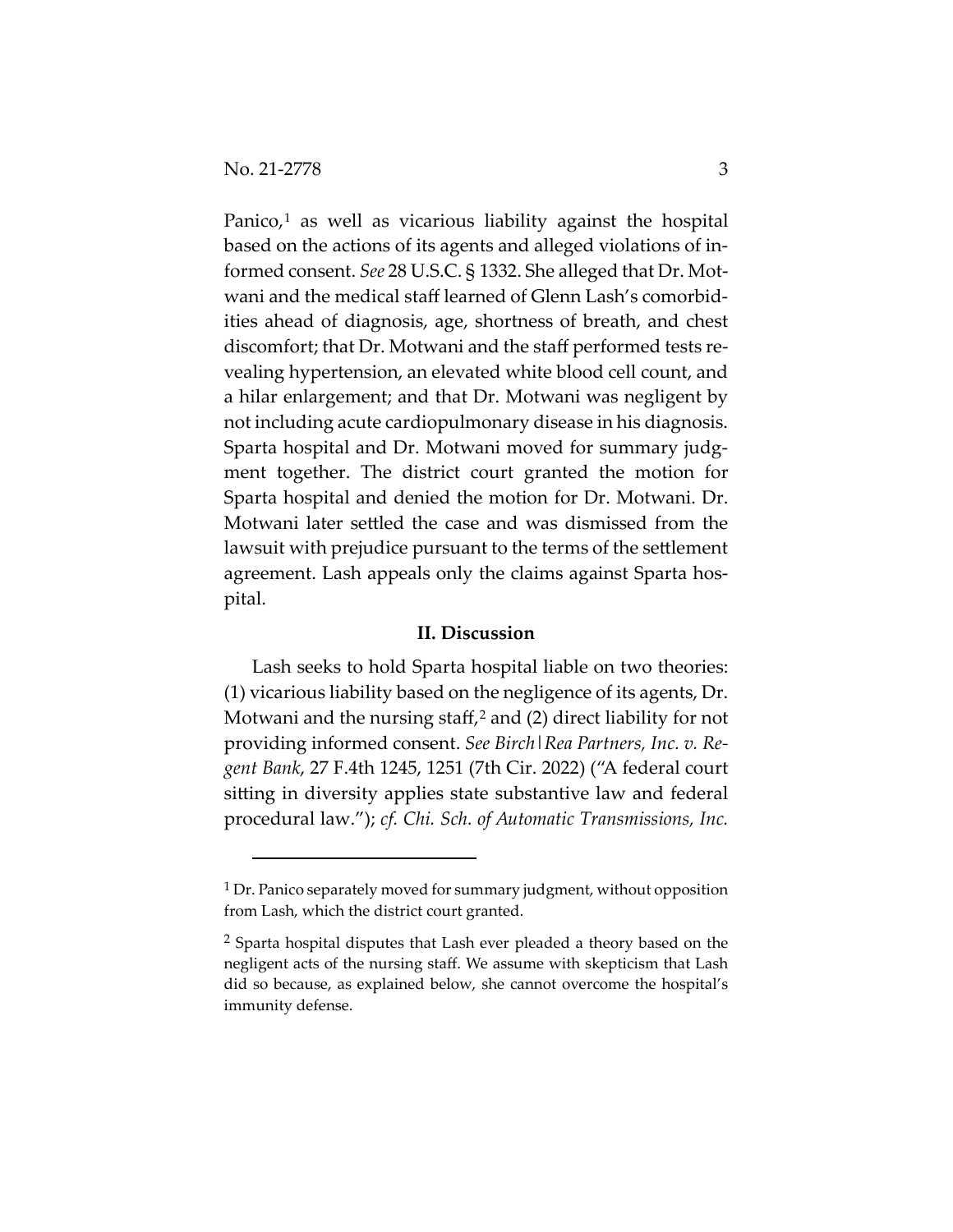*v. Accreditation All. of Career Schs. & Colls.*, 44 F.3d 447, 449 (7th Cir. 1994) (comparing a federal court sitting in diversity jurisdiction to being "a ventriloquist's dummy"). We review a grant of summary judgment de novo and draw all reasonable inferences in favor of the nonmovant. *Lewis v. Indiana Wesleyan Univ.*, No. 21-2327, 2022 WL 2093087, at \*2 (7th Cir. June 10, 2022). Summary judgment is appropriate if "the movant shows that there is no genuine dispute as to any material fact and the movant is entitled to judgment as a matter of law." Fed. R. Civ. P. 56(a). "A genuine issue of material fact exists when the evidence is such that a reasonable jury could return a verdict for the nonmoving party." *Weaver v. Speedway, LLC*, 28 F.4th 816, 820 (7th Cir. 2022) (internal quotation marks omitted) (quoting *Carmody v. Bd. of Trs. of Univ. of Ill.*, 893 F.3d 397, 401 (7th Cir. 2018)).

#### **A. The Illinois Tort Immunity Act**

Sparta hospital raises various arguments and affirmative defenses to rebut Lash's vicarious-liability theory. We focus on one, the Illinois Tort Immunity Act. Section 6-105 of the Act provides that "a local public entity," such as Sparta Hospital, is not liable

for injury caused by the failure to make a physical or mental examination, or to make an adequate physical or mental examination of any person for the purpose of determining whether such person has a disease or physical or mental condition that would constitute a hazard to the health or safety of himself or others.

745 ILCS 10/6–105. Section 6-106(a) largely repeats this provision: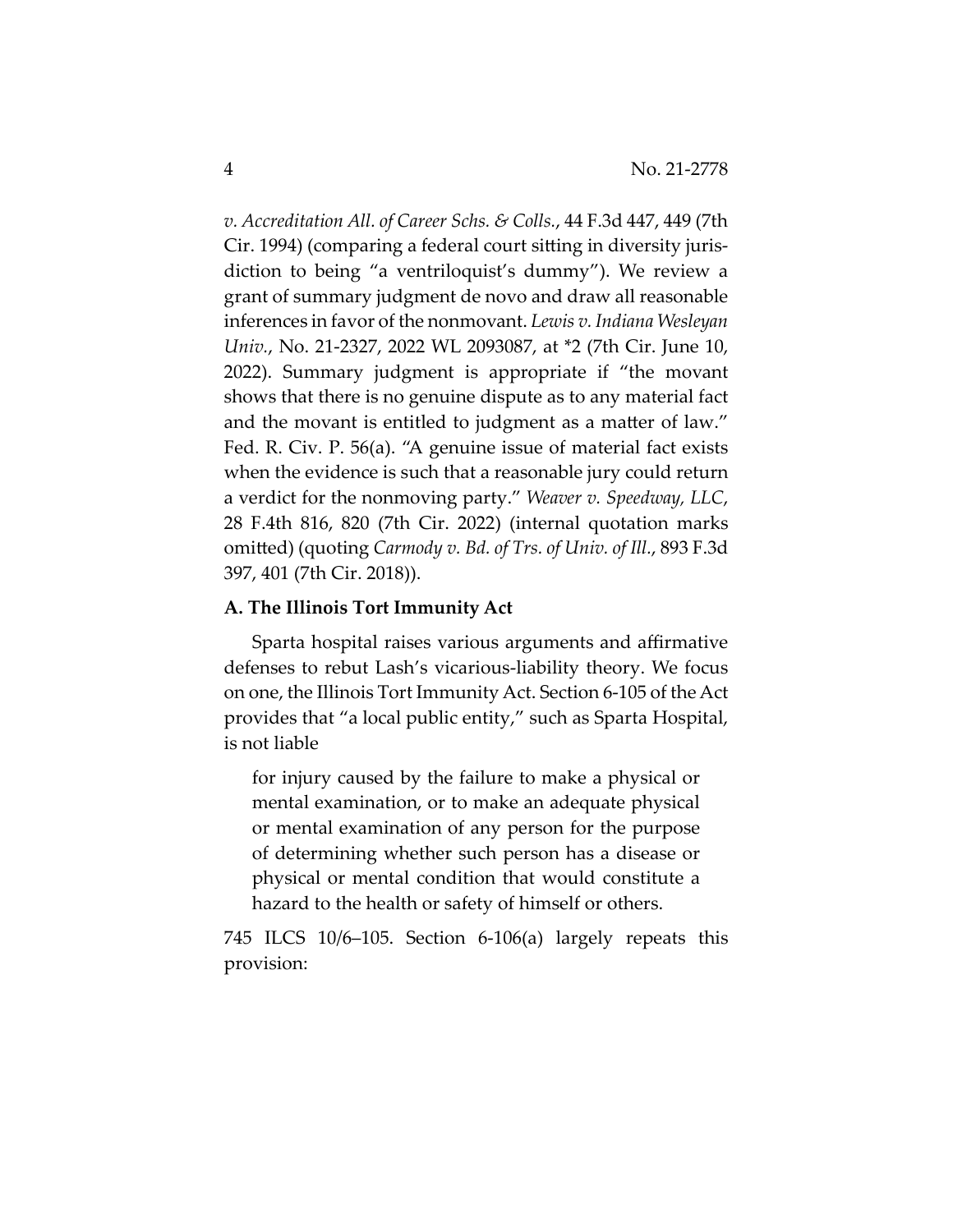Neither a local public entity nor a public employee acting within the scope of his employment is liable for injury resulting from diagnosing or failing to diagnose that a person is afflicted with mental or physical illness or addiction or from failing to prescribe for mental or physical illness or addiction.

*Id.* 10/6–106(a). Section 6-106(d), however, states that the Act does not "exonerate[]" an entity for an "injury proximately caused by [an employee's] negligent or wrongful act or omission in administering any treatment prescribed for mental or physical illness or addiction." *Id.* 10/6–106(d).

In short, local public entities enjoy immunity from liability based on an employee's negligent "diagnosis," not negligent "treatment." *See Mich. Ave. Nat. Bank v. County of Cook*, 732 N.E.2d 528, 535–37 (Ill. 2000); *Johnson v. Bishof*, 33 N.E.3d 624, 640 (Ill. App. Ct. 2015). If the "gravamen" of a claim—that is, its essence or most serious part—concerns an employee's diagnosis, then the entity cannot be liable. *Willis v. Khatkhate*, 869 N.E.2d 222, 229 (Ill. App. Ct. 2007). Conversely, if the "gravamen" involves a treatment for a diagnosed injury, then immunity does not attach; the plaintiff's claim can procced. *Id.* The words "diagnosis" and "treatment" are afforded their plain meanings. *Mich. Ave.*, 732 N.E. at 538–39. A diagnosis is "the 'art or act of identifying a disease from its signs and symptoms,' and as an 'investigation or analysis of the cause or nature of a condition, situation, or problem.'" *Id.* at 538 (quoting Webster's *Third New International Dictionary* 622 (1993)). A treatment is "the action or manner of treating a patient medically or surgically." *Id.* at 539 (quoting Webster's *Third New International Dictionary* 2,435).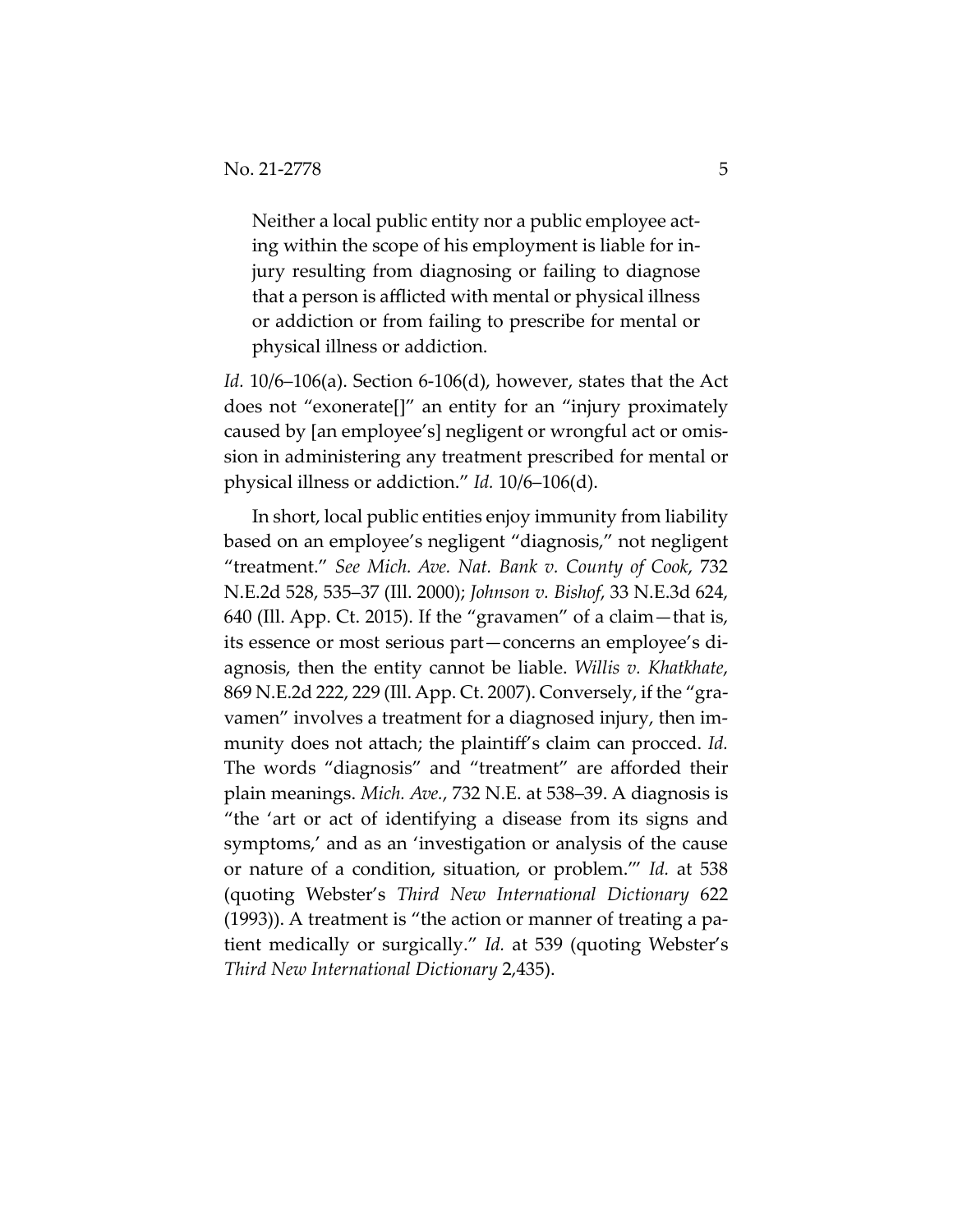Lash's claim concerns an improper diagnosis. The hospital staff attended to Glenn Lash, an obese, older man with a history of smoking with complaints of chest pains; performed multiple diagnostic tests, including an x-ray and vital checks; diagnosed him with anxiety; prescribed medication for anxiety; and finally, gave discharge instructions related to that diagnosis of anxiety. All these measures indicate the staff made only an incorrect diagnosis. Indeed, at no point did anyone at the hospital diagnose Lash with acute cardiopulmonary disease—the disease that proved fatal for him—much less administer treatment for his heart condition.

Lash's own complaint undermines her claim. It takes issue with the "testing performed by Motwani and the staff." But the word "testing" relates to a "diagnosis." A "test" is performed to identify a particular disease. Additionally, the complaint continuously refers to choices "not to include acute cardiopulmonary disease in his differential *diagnosis*," among other similarly worded phrases, such as "failed to address," "failed to consider," and "failed to recognize."

The Illinois Appellate Court's decision in *Mabry v. County of Cook*, 733 N.E.2d 737 (Ill. App. Ct. 2000), closely guides our analysis. There, Ada Pinkson went to the hospital with dizziness and shortness of breath. *Id.* at 739. Her vitals were troubling, and she had numerous other ailments. *Id.* She received a chest x-ray that revealed some soft tissue density in the right hilum, much like Lash, which the doctor attributed to a problem with her lymph nodes. *Id.* The diagnosis was an asthma attack. *Id.* at 739–40. The doctors listed the asthma diagnosis, filled out a treatment plan, and prescribed an anti-inflammatory drug. *Id.* at 740. The doctors even noted the possibility of a heart attack and advised her to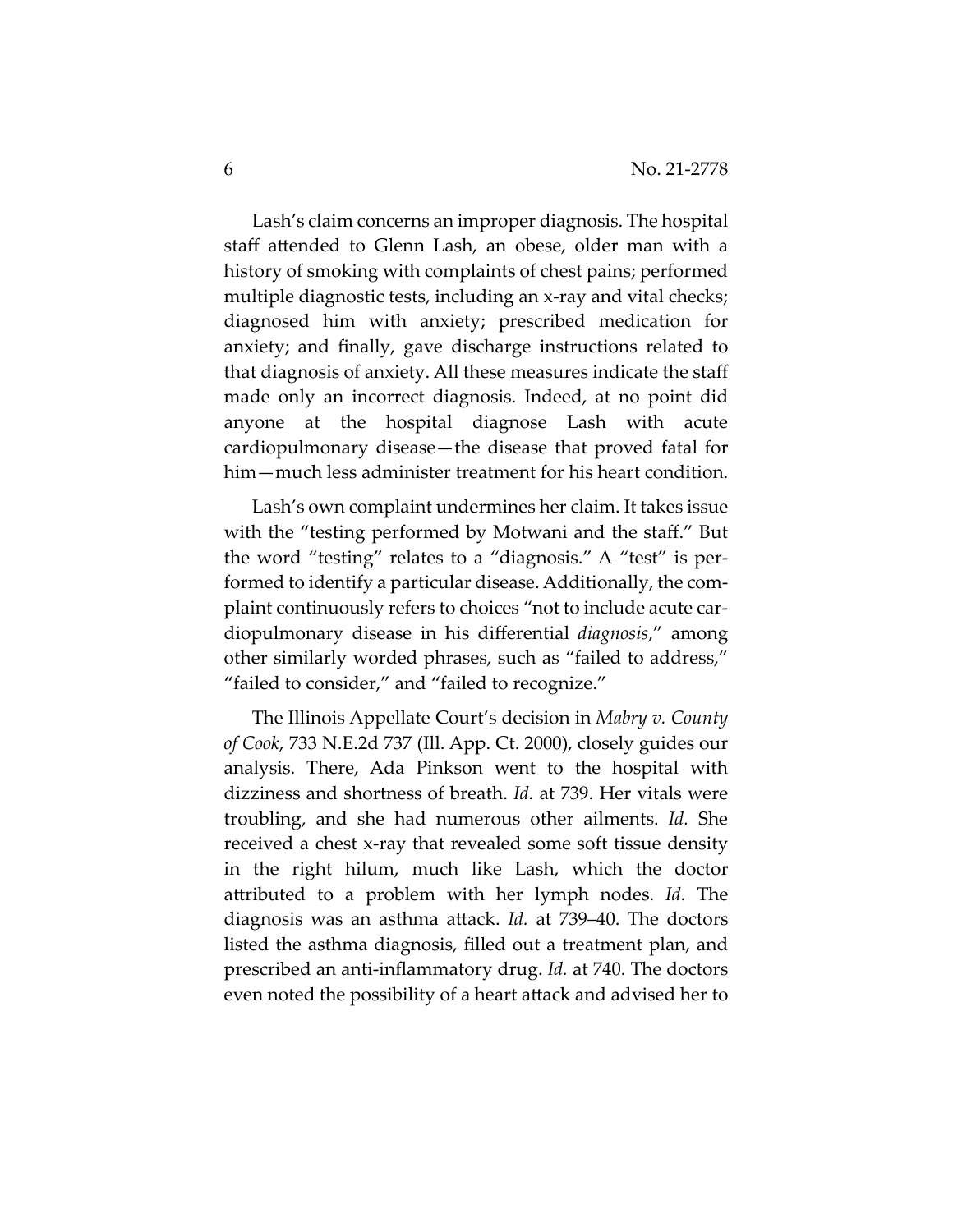follow-up. *Id.* But the diagnosis was wrong; Pinkson died shortly after of a pulmonary embolism. *Id.* at 741. The state appellate court rejected Mabry's argument that the doctors mistreated Pinkson and, in doing so, determined that the hospital was immune under state law. The court noted the facts indicated some treatment of the symptoms, but that treatment solely related to the asthma diagnosis. *See id.* at 745. Overall, the doctors diagnosed "*only* asthma," and they "never considered a pulmonary embolism and never prescribed a course of treatment for a pulmonary embolism." *Id.* at 746. Thus, the plaintiff could never recover for any misdiagnosis of the heart condition. Our case is nearly indistinguishable: Glenn Lash arrived at a hospital with heartattack symptoms; an x-ray was performed; he, too, had a history of risk factors; and the doctor made a misdiagnosis. Like in *Marby*, immunity bars any suit against the hospital.

Lash attempts to save this claim by arguing that Dr. Motwani, in his deposition, claimed that he diagnosed an "anxiety reaction" *and* "lymphadenopathy," the swelling of the lymph nodes. Thus, putting aside the anxiety reaction, the doctors and nurses were still negligent in treating the lymphadenopathy. Even accepting that an ex-post answer to deposition testimony adds an additional diagnosis, it still does not address the fact that the doctors and nurses failed to properly diagnose the acute cardiopulmonary disease that caused Glenn Lash's sudden death. *See Johnson*, 33 N.E.3d at 643 (concluding there was no liability where "[d]efendants treated plaintiff for her signs and symptoms but consistently diagnosed those signs and symptoms as muscle spasm and back/buttock contusion, not spinal cord injury"). And follow-up visit instructions, as given to the patient here, do not constitute "treatment." *See Mich. Ave.*, 732 N.E.2d at 532, 542 (determining that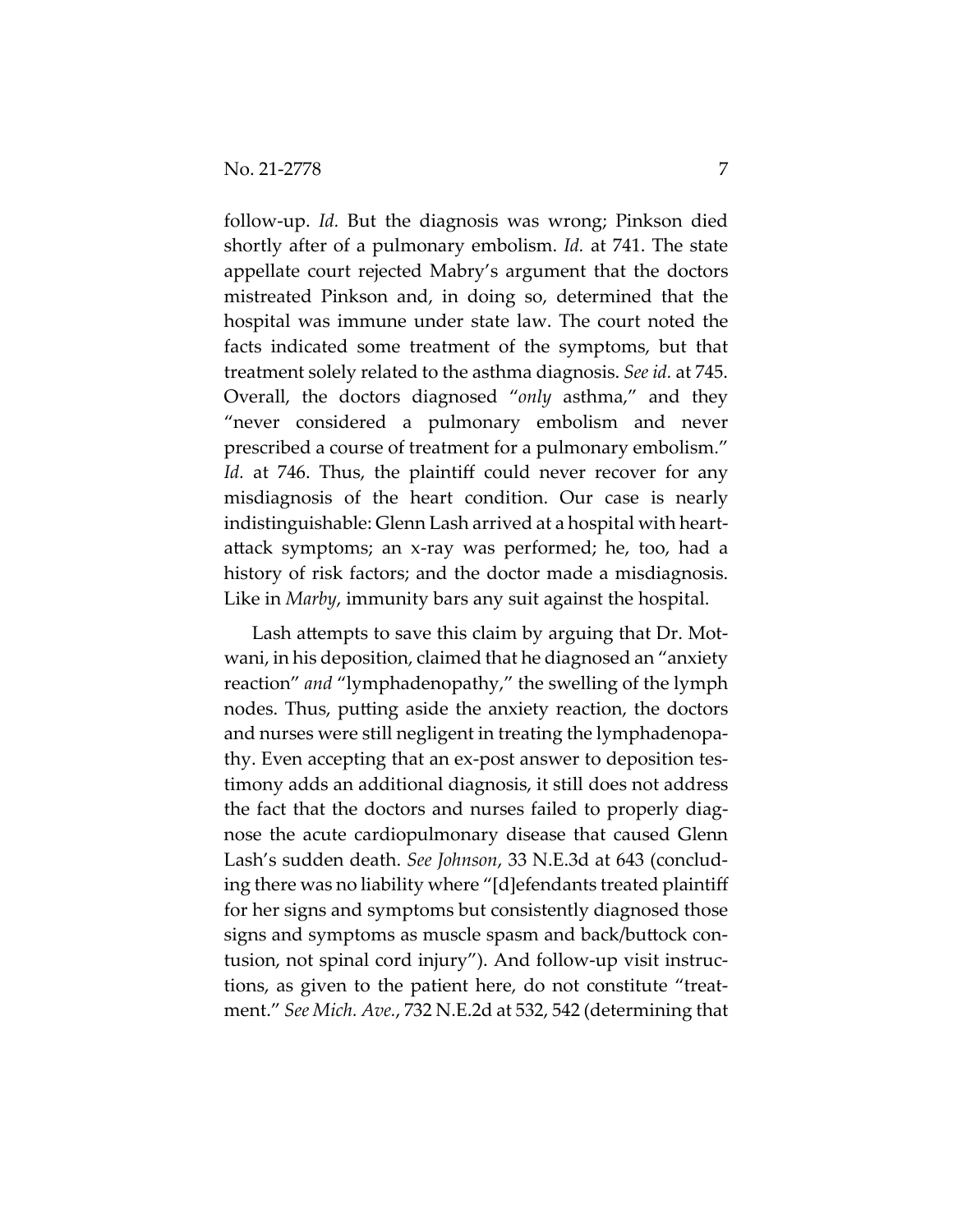"[t]here is no indication in the record that Dr. Ali rendered treatment to Collins in February 1987," even though Dr. Ali "recommended that Collins return to the hospital's Family Planning Clinic in three months and to the Gynecological Clinic in one year").

In short, Lash has not provided any evidence that a problem with the lymph nodes relates to the ultimately fatal heart condition. Thus, Sparta Hospital is immune under the Illinois Tort Immunity Act for the alleged negligent acts of its doctors and nurses.

#### **B. Informed Consent**

To prevail on an informed-consent complaint, the plaintiff must establish "(1) the physician had a duty to disclose material risks; (2) he failed to disclose or inadequately disclosed those risks; (3) as a direct and proximate result of the failure to disclose, the patient consented to treatment [he] otherwise would not have consented to; and (4) plaintiff was injured by the proposed treatment." *Crim ex rel. Crim v. Dietrich*, 67 N.E.3d 433, 438–39 (Ill. App. Ct. 2016) (quoting *Davis v. Kraff*, 937 N.E.2d 306, 314–15 (Ill. App. Ct. 2010)). In essence, a plaintiff must "point to significant undisclosed information relating to the treatment which would have altered her decision to undergo it." *Coryell v. Smith*, 653 N.E.2d 1317, 1319 (Ill. App. Ct. 1995). The claim here fails for similar reasons as above. Glenn Lash never received any treatment and, thus, no doctor could have failed to disclose information that might have changed his decision. *See, e.g.*, *Davis*, 937 N.E.2d at 314 (plaintiff would have not undergone LASIK theory with better consent); *Coryell*, 653 N.E.2d at 1318 (no informed consent about the problems related to back surgery).